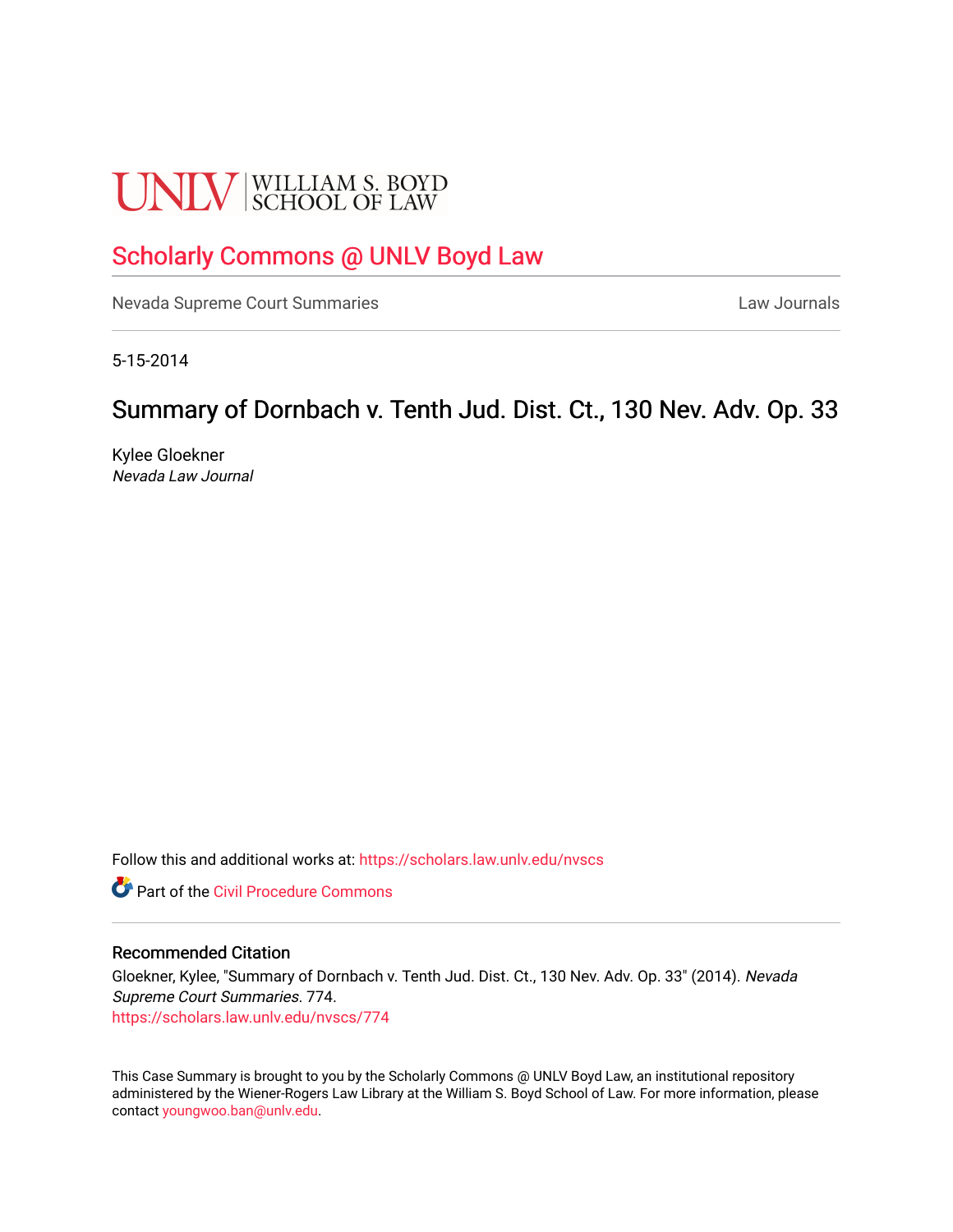*Dornbach v. Tenth Jud. Dist. Ct.*, 130 Nev. Adv. Op. 33 (May 15, 2014)<sup>1</sup> CIVIL PROCEDURE: DISCOVERY

#### **Summary**

 The Court determined two issues: (1) whether the NRCP 16.1(e) time period begins to run when the defendant appears or answers and (2) whether a district court may consider its own internal delays when justifying a deadline extension.

#### **Disposition**

 The time periods set forth in NRCP 16.1(e) begin to run when the defendant appears, regardless of whether the appearance is by motion or answer, and a district court may find that its own internal delays constitute compelling and extraordinary circumstances, thus justifying a deadline extension.

## **Factual and Procedural History**

 On December 6, 2011, plaintiffs, Ellingwood, filed a complaint against petitioner, Dornbach, for a deficiency judgment. On February 7, 2012, Dornbach filed a motion to dismiss for failure to state a claim pursuant to NRCP  $12(b)(5)$ ; however, due to the death of the only sitting district judge, a hearing for the motion did not occur until January 7, 2013. While the motion remained pending, Dornbach did not file an answer to plaintiffs' complaint, and, on December 6, 2012, 284 days after Dornbach had filed the NRCP 12(b)(5) motion, Dornbach filed a motion to dismiss the case without prejudice due to plaintiffs' failure to comply with NRCP 16.1(e).

 Although the district court recognized plaintiffs' failure, it denied Dornbach's motion, reasoning that the death of the judge and the resulting delays constituted compelling and extraordinary circumstances that justified extending the NRCP 16.1 deadline. Dornbach sought a writ of mandamus to compel the district court to dismiss the case.

## **Discussion**

 Dornbach argues that the district court improperly denied his NRCP 16.1 motion and ordered the parties to meet and confer after the deadlines had expired.

## *Whether to consider the petition for a writ of mandamus*

 Generally, the Nevada Supreme Court "decline[s] to consider writ petitions that challenge interlocutory district court orders denying motions to dismiss" because appeals from pos a final judgment provide an adequate remedy.<sup>2</sup> However, if an important issue of law needs clarification and if considerations of judicial economy and administration militate in favor of granting the petition, this Court may consider writ petitions. Here, NRCP 16.1 is relevant in almost all civil cases, and our consideration of this petition promotes judicial economy and administration because the questions were presented early in the proceedings and cannot adequately be addressed on appeal.

 1 By Kylee Gloeckner.

<sup>&</sup>lt;sup>2</sup> Int'l Game Tech., Inc. v. Second Judicial Dist. Court, 124 Nev. 193, 197-98, 179 P.3d 556, 558-59 (2008).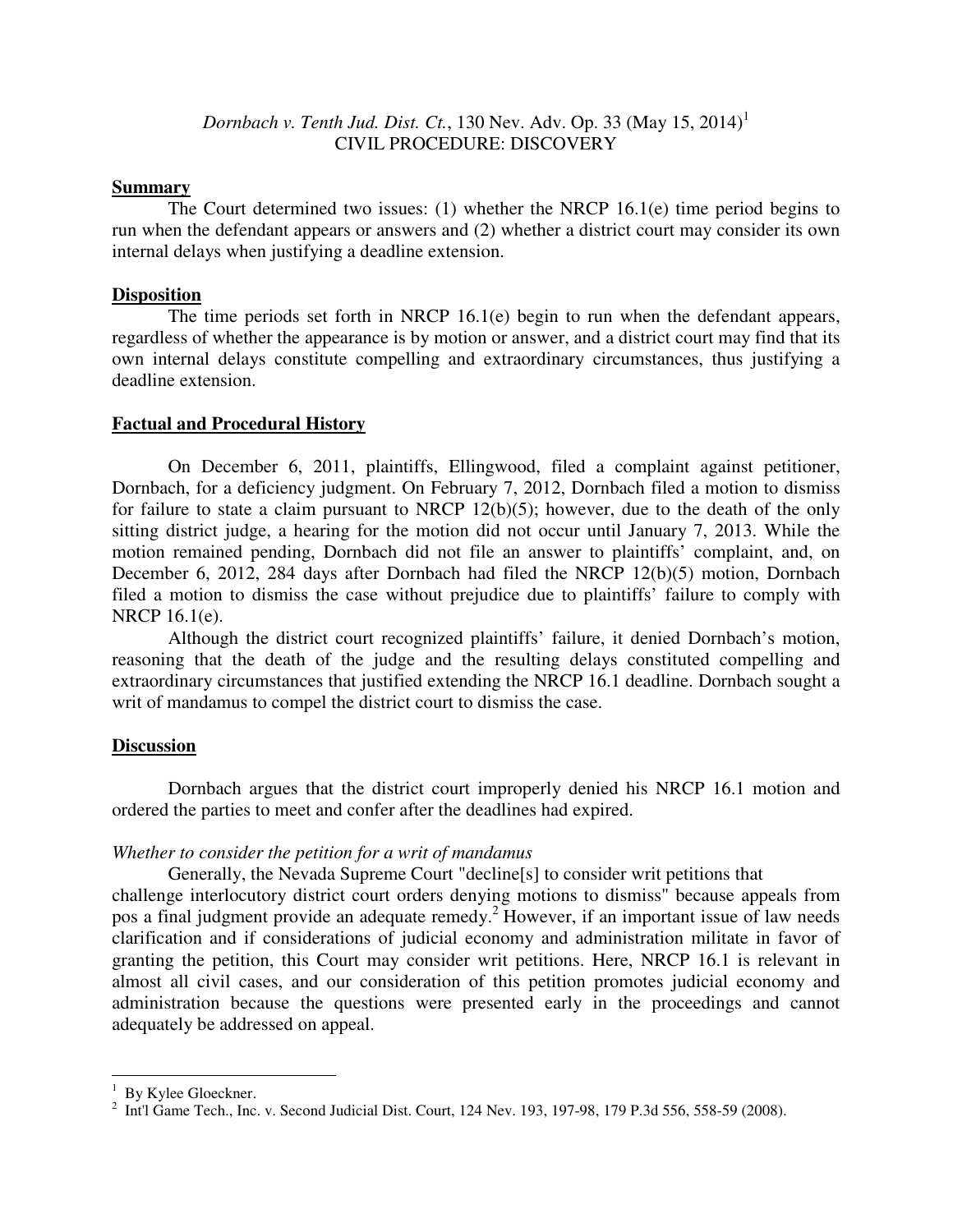#### *The meaning of "appearance" in NRCP 16.1(e)*

NRCP  $16(b)(1)$  requires a plaintiff to hold an early case conference within 30 days after the defendant files an answer to the complaint; the deadline may be extended no later than 180 days from when the defendant's appearance is served, unless compelling and extraordinary circumstances justify an extension. Additionally, NRCP 16.1(c) requires the parties to file a report regarding the conference within 30 days after the conference. NRCP 16.1(e) then dictates that if plaintiffs in civil cases fail to have a case conference within 180 days or to file a case conference report within 240 days after an *appearance*, a district court *may* dismiss the complaint without prejudice under NRCP 16.1(e) and sanction the attorney.

 Here, both parties disagree as to when Dornbach's appearance occurred. Dornbach argues that he first *appeared* by filing the NRCP 12(b)(5) motion to dismiss; whereas, Ellingwood argues that Dornbach should not be deemed to have appeared until he actually files an *answer* to the complaint. An "appearance is a coming into court as a party or interested person, . . . especially a defendant's act of taking part in a lawsuit . . . by answer, demurrer, or motion." An "answer is a defendant's first pleading that addresses the merits of the case." The time periods set forth in NRCP 16(e) begin when a defendant appears, regardless of whether it is by motion or answer. Thus, Dornbach appeared when he filed the NRCP 12(b)(5) motion and, thus, the NRCP 16.1(e) deadlines expired before he filed the NRCP 16.1(e) motion to dismiss.

## *The district court did not arbitrarily or capriciously exercise its discretion by denying Dornbach's motion to dismiss*

 Dornbach argues that the District court's reasoning was arbitrary because a court's internal delays is not among the factors used when deciding an NRCP 16.1(e) motion to dismiss as established by precedent. These factors include: "the length of the delay, whether the defendant… caused the delay, whether the delay has impeded the timely prosecution of the case, general considerations of case management…, or whether the plaintiff has provided good cause for the delay."<sup>3</sup> However, this list of factors is "nonexhaustive."<sup>4</sup> Here, Dornbach did not answer plaintiffs' complaint, and, even though plaintiffs were required to hold an early case conference regardless of their complaint being answered, doing so may have been fruitless. Additionally, the district court's internal delays are relevant to general considerations of case management; thus the court's consideration regarding the internal delays was not improper.

# *The district court did not arbitrarily or capriciously exercise its discretion by ordering the parties to comply with NRCP 16.1 after the deadlines expired*

 The district court found that the death of the district judge and the resulting delays were extraordinary circumstances; therefore, an extension of the deadline for the conference was justified. This was not a arbitrary or capricious exercise of discretion. NRCP 16.1(b)(1) does not state that the compelling and extraordinary circumstances cannot arise from within the district court itself and the court's consideration of its own delays may be relevant when justifying an extension.

<u>.</u>

<sup>3</sup> Arnold v. Kip, 123 Nev. 410, 415–16, 168 P.3d 1050, 1053 (2007).

 $4$  Id.